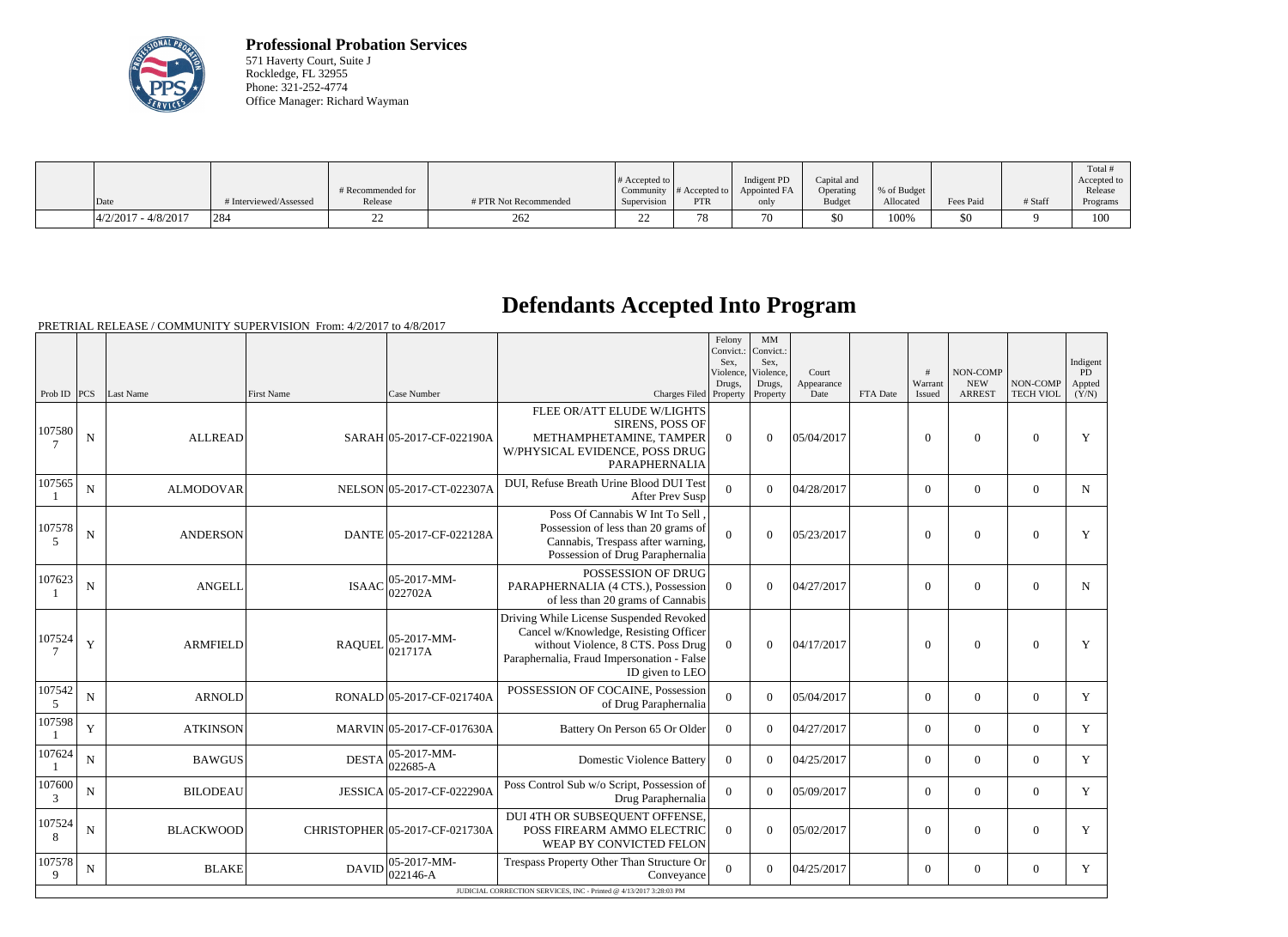|                          |             |                 |                    |                                                                     |                                                                                                                                                                                                                 | Felony<br>Convict.:<br>Sex.<br>Violence,<br>Drugs, | $\mathbf{M}\mathbf{M}$<br>Convict.:<br>Sex,<br>Violence,<br>Drugs, | Court<br>Appearance |          | Warrant        | NON-COMP<br><b>NEW</b> | NON-COMP         | Indigent<br>PD<br>Appted |
|--------------------------|-------------|-----------------|--------------------|---------------------------------------------------------------------|-----------------------------------------------------------------------------------------------------------------------------------------------------------------------------------------------------------------|----------------------------------------------------|--------------------------------------------------------------------|---------------------|----------|----------------|------------------------|------------------|--------------------------|
| Prob ID                  | PCS         | Last Name       | First Name         | Case Number                                                         | Charges Filed Property                                                                                                                                                                                          |                                                    | Property                                                           | Date                | FTA Date | Issued         | <b>ARREST</b>          | <b>TECH VIOL</b> | (Y/N)                    |
| 107618                   | ${\bf N}$   | <b>BOSWELL</b>  | <b>BARBARA</b>     | 05-2017-CT-022321-                                                  | <b>DUI</b>                                                                                                                                                                                                      | $\overline{0}$                                     | $\theta$                                                           | 04/24/2017          |          | $\overline{0}$ | $\overline{0}$         | $\overline{0}$   | ${\bf N}$                |
| 107560<br>$\Omega$       | ${\bf N}$   | <b>BRATCHER</b> |                    | DARREN 05-2017-CT-021965A                                           | DUI, DUI with Property Damage                                                                                                                                                                                   | $\overline{0}$                                     | $\theta$                                                           | 04/24/2017          |          | $\overline{0}$ | $\overline{0}$         | $\overline{0}$   | Y                        |
| 107607<br>$\overline{4}$ | ${\bf N}$   | <b>BRYAN</b>    |                    | ARMINDA 05-2017-CF-022322A                                          | Possession of Heroin, Possession of Drug<br>Paraphernalia                                                                                                                                                       | $\mathbf{0}$                                       | $\theta$                                                           | 05/09/2017          |          | $\overline{0}$ | $\overline{0}$         | $\overline{0}$   | $\mathbf N$              |
| 107557<br>$\Omega$       | ${\bf N}$   | <b>BULLOCK</b>  | <b>DANNY</b>       | $ 05-2017-MM-$<br>$ 021910 - A$                                     | (3 CTS.) BATTERY                                                                                                                                                                                                | $\overline{0}$                                     | $\theta$                                                           | 05/11/2017          |          | $\overline{0}$ | $\boldsymbol{0}$       | $\overline{0}$   | Y                        |
| 107622                   | ${\bf N}$   | <b>BUNDESEN</b> |                    | $DYLAN$ 05-2017-MM-<br>022704A                                      | Possession of less than 20 grams of<br>Cannabis, POSSESSION OF DRUG<br>PARAPHERNALIA (4 CTS.)                                                                                                                   | $\mathbf{0}$                                       | $\theta$                                                           | 04/27/2017          |          | $\overline{0}$ | $\mathbf{0}$           | $\overline{0}$   | $\mathbf N$              |
| 107623<br>9              | ${\bf N}$   | <b>CARBON</b>   | <b>ASHLEY</b>      | 05-2017-CT-022948-                                                  | <b>DUI</b>                                                                                                                                                                                                      | $\overline{0}$                                     | $\theta$                                                           | 04/27/2017          |          | $\overline{0}$ | $\overline{0}$         | $\overline{0}$   | $\mathbf N$              |
| 107580<br>$\Omega$       | ${\bf N}$   | <b>CHASE</b>    |                    | KARISA 05-2017-CF-022113A                                           | POSSESSION OF HEROIN, USE OR<br>POSSESSION OF DRUG<br>PARAPHERNALIA (6 CTS.)                                                                                                                                    | $\Omega$                                           | $\Omega$                                                           | 05/04/2017          |          | $\overline{0}$ | $\mathbf{0}$           | $\overline{0}$   | Y                        |
| 107607                   | $\mathbf N$ | <b>CONNER</b>   | <b>ROBERT</b>      | $ 05-2017-MM-$<br>$ 019198-A$                                       | Violate Injunction Repeat Sexual or Dating<br>Violence                                                                                                                                                          | $\overline{0}$                                     | $\theta$                                                           | 04/27/2017          |          | $\overline{0}$ | $\overline{0}$         | $\overline{0}$   | Y                        |
| 107588                   | ${\bf N}$   | <b>COX</b>      | <b>ERIC</b>        | 05-2017-CT-022337-                                                  | <b>DUI</b>                                                                                                                                                                                                      | $\overline{0}$                                     | $\theta$                                                           | 04/27/2017          |          | $\overline{0}$ | $\overline{0}$         | $\overline{0}$   | $\mathbf N$              |
| 107524<br>3              | $\mathbf Y$ | <b>CURTIS</b>   | <b>CHRISTOPHER</b> | $05-2017-MM$ -<br>$ 021701 - A$                                     | <b>Domestic Violence Battery</b>                                                                                                                                                                                | $\Omega$                                           | $\theta$                                                           | 04/17/2017          |          | $\overline{0}$ | $\overline{0}$         | $\overline{0}$   | $\mathbf N$              |
| 107523<br>$\overline{A}$ | $\mathbf N$ | <b>DALLEY</b>   |                    | $ 05-2017-MM-$<br>$\widehat{\text{ASHEA}}\vert_{021719-A}^{\infty}$ | Resisting Officer without Violence                                                                                                                                                                              | $\overline{0}$                                     | $\theta$                                                           | 04/24/2017          |          | $\overline{0}$ | $\overline{0}$         | $\overline{0}$   | $\mathbf N$              |
| 107524                   | $\mathbf Y$ | <b>DAUBS</b>    |                    | AIMEE 05-2017-CF-021720-                                            | BATTERY DOMESTIC VIOLENCE 2ND<br>OR SUBSEQU OFFENSE                                                                                                                                                             | $\mathbf{0}$                                       | $\overline{0}$                                                     | 05/23/2017          |          | $\overline{0}$ | $\overline{0}$         | $\overline{0}$   | Y                        |
| 107542                   | $\mathbf N$ | <b>DAVIS</b>    | <b>JENNIFER</b>    | $ 05-2017-MM-$<br>$ 021744-A$                                       | Possession of Drug Paraphernalia                                                                                                                                                                                | $\overline{0}$                                     | $\theta$                                                           | 04/24/2017          |          | $\overline{0}$ | $\mathbf{0}$           | $\overline{0}$   | Y                        |
| 107580                   | ${\bf N}$   | <b>DEFOREST</b> |                    | $\text{ANN}$ 05-2017-MM-<br>022135A                                 | Domestic Violence Battery, Resisting<br>Officer without Violence                                                                                                                                                | $\Omega$                                           | $\overline{0}$                                                     | 04/27/2017          |          | $\overline{0}$ | $\overline{0}$         | $\overline{0}$   | Y                        |
| 107551<br>6              | $\mathbf Y$ | <b>DELANCEY</b> | <b>KAIRABA</b>     | 05-2017-CF-017342-                                                  | Battery Domestic Violence 2nd or Subs.<br>Off                                                                                                                                                                   | $\overline{0}$                                     | $\theta$                                                           | 04/20/2017          |          | $\overline{0}$ | $\overline{0}$         | $\overline{0}$   | Y                        |
| 107580<br>8              | ${\bf N}$   | <b>DIXON</b>    |                    | MICAH 05-2017-CF-022177A                                            | METHAMPHETAMINE POSS W/INT TO<br>PURCHASE, Possession of Drug<br>Paraphernalia, POSS CANNABIS W/INT<br>TO PURCHASE                                                                                              | $\Omega$                                           | $\theta$                                                           | 05/04/2017          |          | $\theta$       | $\theta$               | $\overline{0}$   | Y                        |
| 107580<br>5              | ${\bf N}$   | <b>DONNA</b>    |                    | JASON 05-2017-CF-022124A                                            | POSSESSION OF COCAINE.<br>POSSESSION OF CONTROLLED SUB.<br>W/O SCRIPT (2 CTS.), Possession of less<br>than 20 grams of Cannabis, Possession of<br>Drug Paraphernalia                                            | $\overline{0}$                                     | $\overline{0}$                                                     | 05/04/2017          |          | $\overline{0}$ | $\boldsymbol{0}$       | $\boldsymbol{0}$ | Y                        |
| 107576<br>9              | ${\bf N}$   | <b>DURRANCE</b> | <b>JENNIFER</b>    | 05-2017-MM-<br>$022134 - A$                                         | <b>Domestic Violence Battery</b>                                                                                                                                                                                | $\overline{0}$                                     | $\overline{0}$                                                     | 05/11/2017          |          | $\overline{0}$ | $\overline{0}$         | $\overline{0}$   | Y                        |
| 107558<br>$\theta$       | ${\bf N}$   | <b>ECK</b>      |                    | CHRISTOPHER 05-2017-CF-021912A                                      | USE OR POSSESSION OF DRUG<br>PARAPHERNALIA (2 CTS.), Possession<br>of less than 20 grams of Cannabis,<br>TAMPERING OR FABRICATING<br>W/PHYSICAL EVIDENCE.<br>POSSESSION OF COCAINE,<br>POSSESSION OF CONTROLLED | $\Omega$                                           | $\overline{0}$                                                     | 05/04/2017          |          | $\overline{0}$ | $\mathbf{0}$           | $\overline{0}$   | $\mathbf N$              |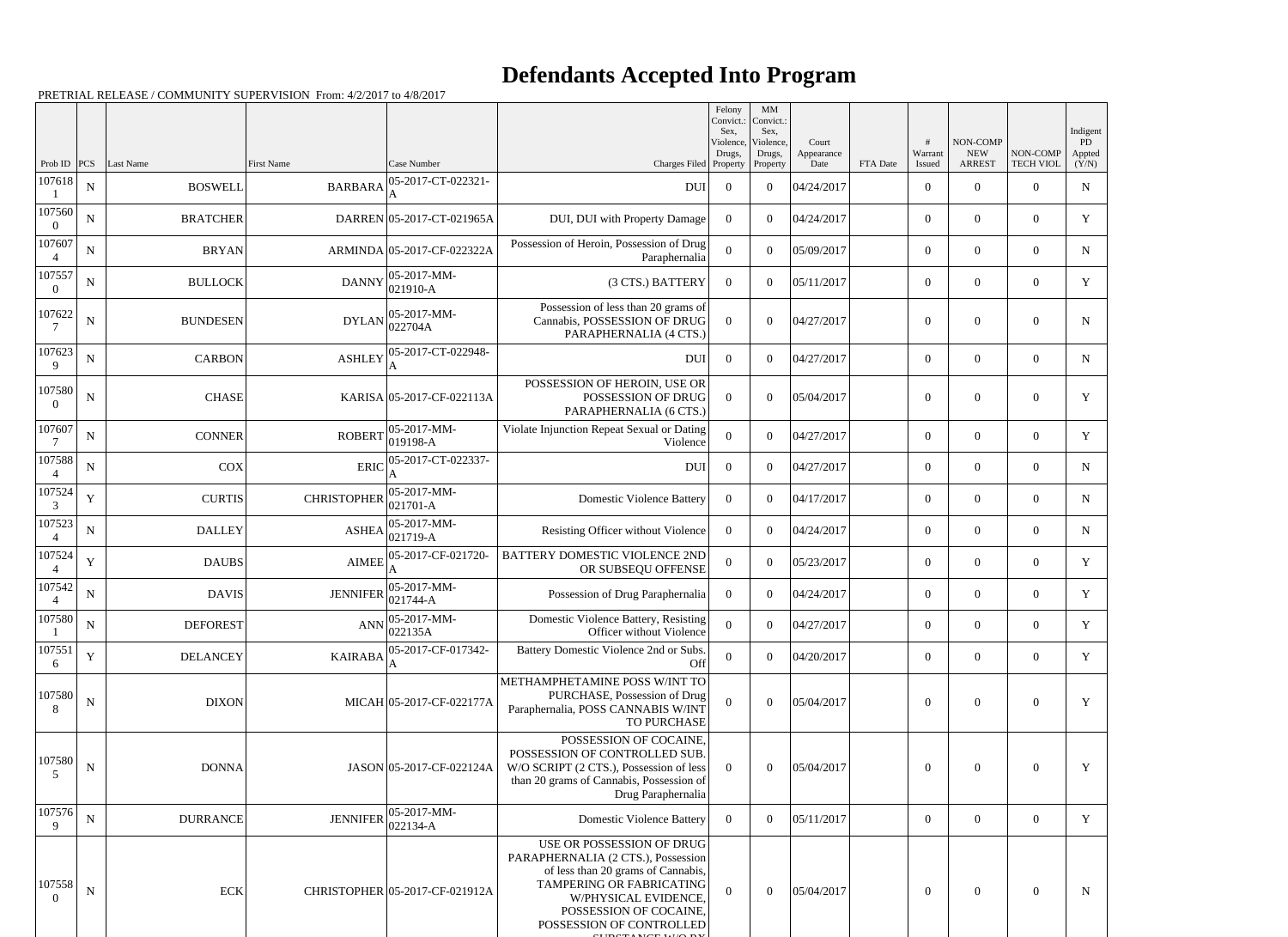| NON-COMP<br>PD<br>Violence,<br>Violence,<br>Court<br><b>NEW</b><br>NON-COMP<br>Drugs,<br>Warrant<br>Drugs,<br>Appted<br>Appearance<br> PCS <br>Last Name<br>First Name<br>Case Number<br><b>ARREST</b><br><b>TECH VIOL</b><br>(Y/N)<br>Prob ID<br>Charges Filed Property<br>Date<br>FTA Date<br>Property<br>Issued<br>107542<br>$ 05-2017-MM-$<br>${\bf N}$<br>$\mathbf Y$<br><b>EDDY</b><br><b>DANIEL</b><br><b>Domestic Violence Battery</b><br>04/24/2017<br>$\overline{0}$<br>$\theta$<br>$\overline{0}$<br>$\overline{0}$<br>$\overline{0}$<br>$ 021766-A$<br>2<br>Resisting Officer without Violence,<br>107542<br>$\mathbf N$<br><b>ELLIS</b><br>SANDRA 05-2017-CF-021743A<br>Disorderly Intoxication, Child Neglect w/o<br>05/04/2017<br>$\Omega$<br>$\Omega$<br>$\overline{0}$<br>$\theta$<br>$\theta$<br>N<br>Great Bodily Harm, DUI<br>Battery on Law Officer or Firefighter,<br>107572<br>Assault on Law Officer or Firefighter, 2<br>Y<br>$\overline{0}$<br><b>FARLEY</b><br>$\boldsymbol{0}$<br>$\mathbf{0}$<br>Y<br>ROBERT 05-2017-CF-019067A<br>$\overline{0}$<br>05/05/2017<br>$\overline{0}$<br>counts of Resisting Officer without<br>6<br>Violence, Disorderly Intoxication<br>107600<br>$ 05-2017-MM-$<br>Y<br><b>RONNESQUE</b><br><b>FARMER</b><br>Resisting Officer without Violence<br>04/27/2017<br>$\overline{0}$<br>$\overline{0}$<br>Y<br>$\overline{0}$<br>$\overline{0}$<br>$\mathbf{0}$<br>$ 022315-A$<br>2<br>Burglary of Dwelling, Grand Theft 300 or<br>More but Less Than 5000 Dollars, Dealing<br>107594<br>Y<br>MARTIN 05-2016-CF-020445A<br>or Trafficking in Stolen Property, False<br>$\mathbf{0}$<br>Y<br><b>FENERTY</b><br>$\boldsymbol{0}$<br>$\theta$<br>05/05/2017<br>$\overline{0}$<br>$\theta$<br>9<br>Verification Ownership Value 300 Dol or<br>More, FTA REF: HEARING<br>107554<br>05-2017-CF-021123-<br>Possession of Cannabis More than 20<br>$\mathbf Y$<br><b>FLAGG</b><br><b>ADRIANNA</b><br>$\Omega$<br>$\Omega$<br>05/04/2017<br>$\overline{0}$<br>$\theta$<br>$\overline{0}$<br>N<br>$\Omega$<br>Grams<br>107553<br>05-2017-CF-016234-<br>Y<br><b>DJIMON</b><br><b>FLAGG</b><br>04/13/2017<br>$\overline{0}$<br>$\overline{0}$<br>Y<br>No Valid Driver's License<br>$\Omega$<br>$\theta$<br>$\overline{0}$<br>8<br>107558<br>POSSESSION OF COCAINE, Possession<br>${\bf N}$<br><b>FLAGG</b><br>DJIMON 05-2017-CF-021899A<br>$\overline{0}$<br>$\boldsymbol{0}$<br>05/04/2017<br>$\overline{0}$<br>$\theta$<br>$\overline{0}$<br>N<br>8<br>of less than 20 grams of Cannabis<br>107580<br>$ 05-2017-MM-$<br>$\mathbf N$<br><b>FRAME</b><br><b>NORMAN</b><br>04/27/2017<br>$\overline{0}$<br>$\overline{0}$<br>Y<br>Trespass after warning<br>$\overline{0}$<br>$\theta$<br>$\boldsymbol{0}$<br>$022162 - A$<br>3<br>107606<br>05-2017-CF-022368-<br>Possession of less than 20 grams of<br>$\mathbf N$<br><b>ROBERT</b><br><b>FULLER</b><br>$\theta$<br>$\Omega$<br>05/23/2017<br>$\theta$<br>Y<br>$\overline{0}$<br>$\overline{0}$<br>7<br>Cannabis<br>A<br>107600<br>$ 05-2017-MM-$<br>$\mathbf Y$<br><b>KRISTEN</b><br><b>GALLAGHER</b><br>04/27/2017<br>Y<br><b>Domestic Violence Battery</b><br>$\theta$<br>$\theta$<br>$\overline{0}$<br>$\overline{0}$<br>$\overline{0}$<br>$022316-A$<br>9<br>107618<br>DUI with BAL .15 or above (1st<br>05-2017-CF-022486-<br>$\mathbf N$<br><b>GEORGE</b><br><b>GRANT</b><br>$\boldsymbol{0}$<br>$\overline{0}$<br>Y<br>$\overline{0}$<br>05/09/2017<br>$\mathbf{0}$<br>$\overline{0}$<br>$\mathcal{R}$<br>Conviction)<br>107525<br>05-2017-CT-021705-<br><b>MARK</b><br><b>DUI</b><br>$\mathbf N$<br><b>GIARRIZZO</b><br>$\overline{0}$<br>$\theta$<br>04/17/2017<br>$\overline{0}$<br>$\overline{0}$<br>$\theta$<br>Y<br>$\theta$<br>Possession of Cocaine, Possession of<br>107576<br>Y<br><b>GLASSER</b><br>ERICA 05-2017-CF-017604A<br>$\theta$<br>$\boldsymbol{0}$<br>04/27/2017<br>$\theta$<br>Y<br>Methamphetamine, Possession of Drug<br>$\mathbf{0}$<br>$\theta$<br>8<br>Paraphernalia, Loiter or Prowling<br>Burglary Of A Dwelling Made An Assault<br>, Damage Property - Criminal Mischief -<br>107606<br>$\mathbf N$<br><b>GLIDDEN</b><br>WILLLIAM 05-2017-CF-022291A<br>05/09/2017<br>$\theta$<br>$\overline{0}$<br>$\mathbf{0}$<br>$\boldsymbol{0}$<br>$\overline{0}$<br>Y<br>over \$200, Resisting Arrest, Remain in<br>Establishment After Request to Leave<br>107622<br>05-2017-CT-022719-<br><b>JOHN</b><br>${\bf N}$<br><b>GRAZULIS</b><br>04/27/2017<br><b>DUI</b><br>$\overline{0}$<br>$\theta$<br>$\overline{0}$<br>$\overline{0}$<br>$\overline{0}$<br>N<br>9<br>107604<br>Possession of Drug Paraphernalia, Alter<br>$\mathbf N$<br><b>GUTHRIE</b><br>LEVI 05-2017-CF-022325A<br>$\boldsymbol{0}$<br>$\boldsymbol{0}$<br>05/09/2017<br>$\overline{0}$<br>Y<br>$\boldsymbol{0}$<br>$\overline{0}$<br>Destroy Conceal Evd in Proc Invest<br>107544<br>05-2017-CT-022305-<br><b>STEVEN</b><br><b>DUI</b><br>${\bf N}$<br><b>HANSELL</b><br>$\overline{0}$<br>$\boldsymbol{0}$<br>04/24/2017<br>$\overline{0}$<br>$\overline{0}$<br>$\overline{0}$<br>N<br>6<br>107624<br>05-2017-MM-<br>Y<br><b>COLLETTE</b><br><b>HANSON</b><br>POSSESSION DRUG PARA (3 CTS.)<br>04/24/2017<br>$\mathbf{0}$<br>$\boldsymbol{0}$<br>$\boldsymbol{0}$<br>$\overline{0}$<br>Y<br>$\overline{0}$<br>$ 022716-A$<br>9 |  |  |  | Felony<br>Convict.: | MM<br>Convict.: |  |  |          |
|------------------------------------------------------------------------------------------------------------------------------------------------------------------------------------------------------------------------------------------------------------------------------------------------------------------------------------------------------------------------------------------------------------------------------------------------------------------------------------------------------------------------------------------------------------------------------------------------------------------------------------------------------------------------------------------------------------------------------------------------------------------------------------------------------------------------------------------------------------------------------------------------------------------------------------------------------------------------------------------------------------------------------------------------------------------------------------------------------------------------------------------------------------------------------------------------------------------------------------------------------------------------------------------------------------------------------------------------------------------------------------------------------------------------------------------------------------------------------------------------------------------------------------------------------------------------------------------------------------------------------------------------------------------------------------------------------------------------------------------------------------------------------------------------------------------------------------------------------------------------------------------------------------------------------------------------------------------------------------------------------------------------------------------------------------------------------------------------------------------------------------------------------------------------------------------------------------------------------------------------------------------------------------------------------------------------------------------------------------------------------------------------------------------------------------------------------------------------------------------------------------------------------------------------------------------------------------------------------------------------------------------------------------------------------------------------------------------------------------------------------------------------------------------------------------------------------------------------------------------------------------------------------------------------------------------------------------------------------------------------------------------------------------------------------------------------------------------------------------------------------------------------------------------------------------------------------------------------------------------------------------------------------------------------------------------------------------------------------------------------------------------------------------------------------------------------------------------------------------------------------------------------------------------------------------------------------------------------------------------------------------------------------------------------------------------------------------------------------------------------------------------------------------------------------------------------------------------------------------------------------------------------------------------------------------------------------------------------------------------------------------------------------------------------------------------------------------------------------------------------------------------------------------------------------------------------------------------------------------------------------------------------------------------------------------------------------------------------------------------------------------------------------------------------------------------------------------------------------------------------------------------------------------------------------------------------------------------------------------------------------------------------------------------------------------------------------------------------------------------------------------------------------------------------------------------------------------------------------------------------------------------------------------------------------------------------------------------------------------------------------------------------------------------------------------------------------------------------------------------------------------------------------------------------------------------------------------------------------------------------------------------------------------------------------------------------------|--|--|--|---------------------|-----------------|--|--|----------|
|                                                                                                                                                                                                                                                                                                                                                                                                                                                                                                                                                                                                                                                                                                                                                                                                                                                                                                                                                                                                                                                                                                                                                                                                                                                                                                                                                                                                                                                                                                                                                                                                                                                                                                                                                                                                                                                                                                                                                                                                                                                                                                                                                                                                                                                                                                                                                                                                                                                                                                                                                                                                                                                                                                                                                                                                                                                                                                                                                                                                                                                                                                                                                                                                                                                                                                                                                                                                                                                                                                                                                                                                                                                                                                                                                                                                                                                                                                                                                                                                                                                                                                                                                                                                                                                                                                                                                                                                                                                                                                                                                                                                                                                                                                                                                                                                                                                                                                                                                                                                                                                                                                                                                                                                                                                                                                                              |  |  |  | Sex.                | Sex,            |  |  | Indigent |
|                                                                                                                                                                                                                                                                                                                                                                                                                                                                                                                                                                                                                                                                                                                                                                                                                                                                                                                                                                                                                                                                                                                                                                                                                                                                                                                                                                                                                                                                                                                                                                                                                                                                                                                                                                                                                                                                                                                                                                                                                                                                                                                                                                                                                                                                                                                                                                                                                                                                                                                                                                                                                                                                                                                                                                                                                                                                                                                                                                                                                                                                                                                                                                                                                                                                                                                                                                                                                                                                                                                                                                                                                                                                                                                                                                                                                                                                                                                                                                                                                                                                                                                                                                                                                                                                                                                                                                                                                                                                                                                                                                                                                                                                                                                                                                                                                                                                                                                                                                                                                                                                                                                                                                                                                                                                                                                              |  |  |  |                     |                 |  |  |          |
|                                                                                                                                                                                                                                                                                                                                                                                                                                                                                                                                                                                                                                                                                                                                                                                                                                                                                                                                                                                                                                                                                                                                                                                                                                                                                                                                                                                                                                                                                                                                                                                                                                                                                                                                                                                                                                                                                                                                                                                                                                                                                                                                                                                                                                                                                                                                                                                                                                                                                                                                                                                                                                                                                                                                                                                                                                                                                                                                                                                                                                                                                                                                                                                                                                                                                                                                                                                                                                                                                                                                                                                                                                                                                                                                                                                                                                                                                                                                                                                                                                                                                                                                                                                                                                                                                                                                                                                                                                                                                                                                                                                                                                                                                                                                                                                                                                                                                                                                                                                                                                                                                                                                                                                                                                                                                                                              |  |  |  |                     |                 |  |  |          |
|                                                                                                                                                                                                                                                                                                                                                                                                                                                                                                                                                                                                                                                                                                                                                                                                                                                                                                                                                                                                                                                                                                                                                                                                                                                                                                                                                                                                                                                                                                                                                                                                                                                                                                                                                                                                                                                                                                                                                                                                                                                                                                                                                                                                                                                                                                                                                                                                                                                                                                                                                                                                                                                                                                                                                                                                                                                                                                                                                                                                                                                                                                                                                                                                                                                                                                                                                                                                                                                                                                                                                                                                                                                                                                                                                                                                                                                                                                                                                                                                                                                                                                                                                                                                                                                                                                                                                                                                                                                                                                                                                                                                                                                                                                                                                                                                                                                                                                                                                                                                                                                                                                                                                                                                                                                                                                                              |  |  |  |                     |                 |  |  |          |
|                                                                                                                                                                                                                                                                                                                                                                                                                                                                                                                                                                                                                                                                                                                                                                                                                                                                                                                                                                                                                                                                                                                                                                                                                                                                                                                                                                                                                                                                                                                                                                                                                                                                                                                                                                                                                                                                                                                                                                                                                                                                                                                                                                                                                                                                                                                                                                                                                                                                                                                                                                                                                                                                                                                                                                                                                                                                                                                                                                                                                                                                                                                                                                                                                                                                                                                                                                                                                                                                                                                                                                                                                                                                                                                                                                                                                                                                                                                                                                                                                                                                                                                                                                                                                                                                                                                                                                                                                                                                                                                                                                                                                                                                                                                                                                                                                                                                                                                                                                                                                                                                                                                                                                                                                                                                                                                              |  |  |  |                     |                 |  |  |          |
|                                                                                                                                                                                                                                                                                                                                                                                                                                                                                                                                                                                                                                                                                                                                                                                                                                                                                                                                                                                                                                                                                                                                                                                                                                                                                                                                                                                                                                                                                                                                                                                                                                                                                                                                                                                                                                                                                                                                                                                                                                                                                                                                                                                                                                                                                                                                                                                                                                                                                                                                                                                                                                                                                                                                                                                                                                                                                                                                                                                                                                                                                                                                                                                                                                                                                                                                                                                                                                                                                                                                                                                                                                                                                                                                                                                                                                                                                                                                                                                                                                                                                                                                                                                                                                                                                                                                                                                                                                                                                                                                                                                                                                                                                                                                                                                                                                                                                                                                                                                                                                                                                                                                                                                                                                                                                                                              |  |  |  |                     |                 |  |  |          |
|                                                                                                                                                                                                                                                                                                                                                                                                                                                                                                                                                                                                                                                                                                                                                                                                                                                                                                                                                                                                                                                                                                                                                                                                                                                                                                                                                                                                                                                                                                                                                                                                                                                                                                                                                                                                                                                                                                                                                                                                                                                                                                                                                                                                                                                                                                                                                                                                                                                                                                                                                                                                                                                                                                                                                                                                                                                                                                                                                                                                                                                                                                                                                                                                                                                                                                                                                                                                                                                                                                                                                                                                                                                                                                                                                                                                                                                                                                                                                                                                                                                                                                                                                                                                                                                                                                                                                                                                                                                                                                                                                                                                                                                                                                                                                                                                                                                                                                                                                                                                                                                                                                                                                                                                                                                                                                                              |  |  |  |                     |                 |  |  |          |
|                                                                                                                                                                                                                                                                                                                                                                                                                                                                                                                                                                                                                                                                                                                                                                                                                                                                                                                                                                                                                                                                                                                                                                                                                                                                                                                                                                                                                                                                                                                                                                                                                                                                                                                                                                                                                                                                                                                                                                                                                                                                                                                                                                                                                                                                                                                                                                                                                                                                                                                                                                                                                                                                                                                                                                                                                                                                                                                                                                                                                                                                                                                                                                                                                                                                                                                                                                                                                                                                                                                                                                                                                                                                                                                                                                                                                                                                                                                                                                                                                                                                                                                                                                                                                                                                                                                                                                                                                                                                                                                                                                                                                                                                                                                                                                                                                                                                                                                                                                                                                                                                                                                                                                                                                                                                                                                              |  |  |  |                     |                 |  |  |          |
|                                                                                                                                                                                                                                                                                                                                                                                                                                                                                                                                                                                                                                                                                                                                                                                                                                                                                                                                                                                                                                                                                                                                                                                                                                                                                                                                                                                                                                                                                                                                                                                                                                                                                                                                                                                                                                                                                                                                                                                                                                                                                                                                                                                                                                                                                                                                                                                                                                                                                                                                                                                                                                                                                                                                                                                                                                                                                                                                                                                                                                                                                                                                                                                                                                                                                                                                                                                                                                                                                                                                                                                                                                                                                                                                                                                                                                                                                                                                                                                                                                                                                                                                                                                                                                                                                                                                                                                                                                                                                                                                                                                                                                                                                                                                                                                                                                                                                                                                                                                                                                                                                                                                                                                                                                                                                                                              |  |  |  |                     |                 |  |  |          |
|                                                                                                                                                                                                                                                                                                                                                                                                                                                                                                                                                                                                                                                                                                                                                                                                                                                                                                                                                                                                                                                                                                                                                                                                                                                                                                                                                                                                                                                                                                                                                                                                                                                                                                                                                                                                                                                                                                                                                                                                                                                                                                                                                                                                                                                                                                                                                                                                                                                                                                                                                                                                                                                                                                                                                                                                                                                                                                                                                                                                                                                                                                                                                                                                                                                                                                                                                                                                                                                                                                                                                                                                                                                                                                                                                                                                                                                                                                                                                                                                                                                                                                                                                                                                                                                                                                                                                                                                                                                                                                                                                                                                                                                                                                                                                                                                                                                                                                                                                                                                                                                                                                                                                                                                                                                                                                                              |  |  |  |                     |                 |  |  |          |
|                                                                                                                                                                                                                                                                                                                                                                                                                                                                                                                                                                                                                                                                                                                                                                                                                                                                                                                                                                                                                                                                                                                                                                                                                                                                                                                                                                                                                                                                                                                                                                                                                                                                                                                                                                                                                                                                                                                                                                                                                                                                                                                                                                                                                                                                                                                                                                                                                                                                                                                                                                                                                                                                                                                                                                                                                                                                                                                                                                                                                                                                                                                                                                                                                                                                                                                                                                                                                                                                                                                                                                                                                                                                                                                                                                                                                                                                                                                                                                                                                                                                                                                                                                                                                                                                                                                                                                                                                                                                                                                                                                                                                                                                                                                                                                                                                                                                                                                                                                                                                                                                                                                                                                                                                                                                                                                              |  |  |  |                     |                 |  |  |          |
|                                                                                                                                                                                                                                                                                                                                                                                                                                                                                                                                                                                                                                                                                                                                                                                                                                                                                                                                                                                                                                                                                                                                                                                                                                                                                                                                                                                                                                                                                                                                                                                                                                                                                                                                                                                                                                                                                                                                                                                                                                                                                                                                                                                                                                                                                                                                                                                                                                                                                                                                                                                                                                                                                                                                                                                                                                                                                                                                                                                                                                                                                                                                                                                                                                                                                                                                                                                                                                                                                                                                                                                                                                                                                                                                                                                                                                                                                                                                                                                                                                                                                                                                                                                                                                                                                                                                                                                                                                                                                                                                                                                                                                                                                                                                                                                                                                                                                                                                                                                                                                                                                                                                                                                                                                                                                                                              |  |  |  |                     |                 |  |  |          |
|                                                                                                                                                                                                                                                                                                                                                                                                                                                                                                                                                                                                                                                                                                                                                                                                                                                                                                                                                                                                                                                                                                                                                                                                                                                                                                                                                                                                                                                                                                                                                                                                                                                                                                                                                                                                                                                                                                                                                                                                                                                                                                                                                                                                                                                                                                                                                                                                                                                                                                                                                                                                                                                                                                                                                                                                                                                                                                                                                                                                                                                                                                                                                                                                                                                                                                                                                                                                                                                                                                                                                                                                                                                                                                                                                                                                                                                                                                                                                                                                                                                                                                                                                                                                                                                                                                                                                                                                                                                                                                                                                                                                                                                                                                                                                                                                                                                                                                                                                                                                                                                                                                                                                                                                                                                                                                                              |  |  |  |                     |                 |  |  |          |
|                                                                                                                                                                                                                                                                                                                                                                                                                                                                                                                                                                                                                                                                                                                                                                                                                                                                                                                                                                                                                                                                                                                                                                                                                                                                                                                                                                                                                                                                                                                                                                                                                                                                                                                                                                                                                                                                                                                                                                                                                                                                                                                                                                                                                                                                                                                                                                                                                                                                                                                                                                                                                                                                                                                                                                                                                                                                                                                                                                                                                                                                                                                                                                                                                                                                                                                                                                                                                                                                                                                                                                                                                                                                                                                                                                                                                                                                                                                                                                                                                                                                                                                                                                                                                                                                                                                                                                                                                                                                                                                                                                                                                                                                                                                                                                                                                                                                                                                                                                                                                                                                                                                                                                                                                                                                                                                              |  |  |  |                     |                 |  |  |          |
|                                                                                                                                                                                                                                                                                                                                                                                                                                                                                                                                                                                                                                                                                                                                                                                                                                                                                                                                                                                                                                                                                                                                                                                                                                                                                                                                                                                                                                                                                                                                                                                                                                                                                                                                                                                                                                                                                                                                                                                                                                                                                                                                                                                                                                                                                                                                                                                                                                                                                                                                                                                                                                                                                                                                                                                                                                                                                                                                                                                                                                                                                                                                                                                                                                                                                                                                                                                                                                                                                                                                                                                                                                                                                                                                                                                                                                                                                                                                                                                                                                                                                                                                                                                                                                                                                                                                                                                                                                                                                                                                                                                                                                                                                                                                                                                                                                                                                                                                                                                                                                                                                                                                                                                                                                                                                                                              |  |  |  |                     |                 |  |  |          |
|                                                                                                                                                                                                                                                                                                                                                                                                                                                                                                                                                                                                                                                                                                                                                                                                                                                                                                                                                                                                                                                                                                                                                                                                                                                                                                                                                                                                                                                                                                                                                                                                                                                                                                                                                                                                                                                                                                                                                                                                                                                                                                                                                                                                                                                                                                                                                                                                                                                                                                                                                                                                                                                                                                                                                                                                                                                                                                                                                                                                                                                                                                                                                                                                                                                                                                                                                                                                                                                                                                                                                                                                                                                                                                                                                                                                                                                                                                                                                                                                                                                                                                                                                                                                                                                                                                                                                                                                                                                                                                                                                                                                                                                                                                                                                                                                                                                                                                                                                                                                                                                                                                                                                                                                                                                                                                                              |  |  |  |                     |                 |  |  |          |
|                                                                                                                                                                                                                                                                                                                                                                                                                                                                                                                                                                                                                                                                                                                                                                                                                                                                                                                                                                                                                                                                                                                                                                                                                                                                                                                                                                                                                                                                                                                                                                                                                                                                                                                                                                                                                                                                                                                                                                                                                                                                                                                                                                                                                                                                                                                                                                                                                                                                                                                                                                                                                                                                                                                                                                                                                                                                                                                                                                                                                                                                                                                                                                                                                                                                                                                                                                                                                                                                                                                                                                                                                                                                                                                                                                                                                                                                                                                                                                                                                                                                                                                                                                                                                                                                                                                                                                                                                                                                                                                                                                                                                                                                                                                                                                                                                                                                                                                                                                                                                                                                                                                                                                                                                                                                                                                              |  |  |  |                     |                 |  |  |          |
|                                                                                                                                                                                                                                                                                                                                                                                                                                                                                                                                                                                                                                                                                                                                                                                                                                                                                                                                                                                                                                                                                                                                                                                                                                                                                                                                                                                                                                                                                                                                                                                                                                                                                                                                                                                                                                                                                                                                                                                                                                                                                                                                                                                                                                                                                                                                                                                                                                                                                                                                                                                                                                                                                                                                                                                                                                                                                                                                                                                                                                                                                                                                                                                                                                                                                                                                                                                                                                                                                                                                                                                                                                                                                                                                                                                                                                                                                                                                                                                                                                                                                                                                                                                                                                                                                                                                                                                                                                                                                                                                                                                                                                                                                                                                                                                                                                                                                                                                                                                                                                                                                                                                                                                                                                                                                                                              |  |  |  |                     |                 |  |  |          |
|                                                                                                                                                                                                                                                                                                                                                                                                                                                                                                                                                                                                                                                                                                                                                                                                                                                                                                                                                                                                                                                                                                                                                                                                                                                                                                                                                                                                                                                                                                                                                                                                                                                                                                                                                                                                                                                                                                                                                                                                                                                                                                                                                                                                                                                                                                                                                                                                                                                                                                                                                                                                                                                                                                                                                                                                                                                                                                                                                                                                                                                                                                                                                                                                                                                                                                                                                                                                                                                                                                                                                                                                                                                                                                                                                                                                                                                                                                                                                                                                                                                                                                                                                                                                                                                                                                                                                                                                                                                                                                                                                                                                                                                                                                                                                                                                                                                                                                                                                                                                                                                                                                                                                                                                                                                                                                                              |  |  |  |                     |                 |  |  |          |
|                                                                                                                                                                                                                                                                                                                                                                                                                                                                                                                                                                                                                                                                                                                                                                                                                                                                                                                                                                                                                                                                                                                                                                                                                                                                                                                                                                                                                                                                                                                                                                                                                                                                                                                                                                                                                                                                                                                                                                                                                                                                                                                                                                                                                                                                                                                                                                                                                                                                                                                                                                                                                                                                                                                                                                                                                                                                                                                                                                                                                                                                                                                                                                                                                                                                                                                                                                                                                                                                                                                                                                                                                                                                                                                                                                                                                                                                                                                                                                                                                                                                                                                                                                                                                                                                                                                                                                                                                                                                                                                                                                                                                                                                                                                                                                                                                                                                                                                                                                                                                                                                                                                                                                                                                                                                                                                              |  |  |  |                     |                 |  |  |          |
| JUDICIAL CORRECTION SERVICES, INC - Printed @ 4/13/2017 3:28:03 PM                                                                                                                                                                                                                                                                                                                                                                                                                                                                                                                                                                                                                                                                                                                                                                                                                                                                                                                                                                                                                                                                                                                                                                                                                                                                                                                                                                                                                                                                                                                                                                                                                                                                                                                                                                                                                                                                                                                                                                                                                                                                                                                                                                                                                                                                                                                                                                                                                                                                                                                                                                                                                                                                                                                                                                                                                                                                                                                                                                                                                                                                                                                                                                                                                                                                                                                                                                                                                                                                                                                                                                                                                                                                                                                                                                                                                                                                                                                                                                                                                                                                                                                                                                                                                                                                                                                                                                                                                                                                                                                                                                                                                                                                                                                                                                                                                                                                                                                                                                                                                                                                                                                                                                                                                                                           |  |  |  |                     |                 |  |  |          |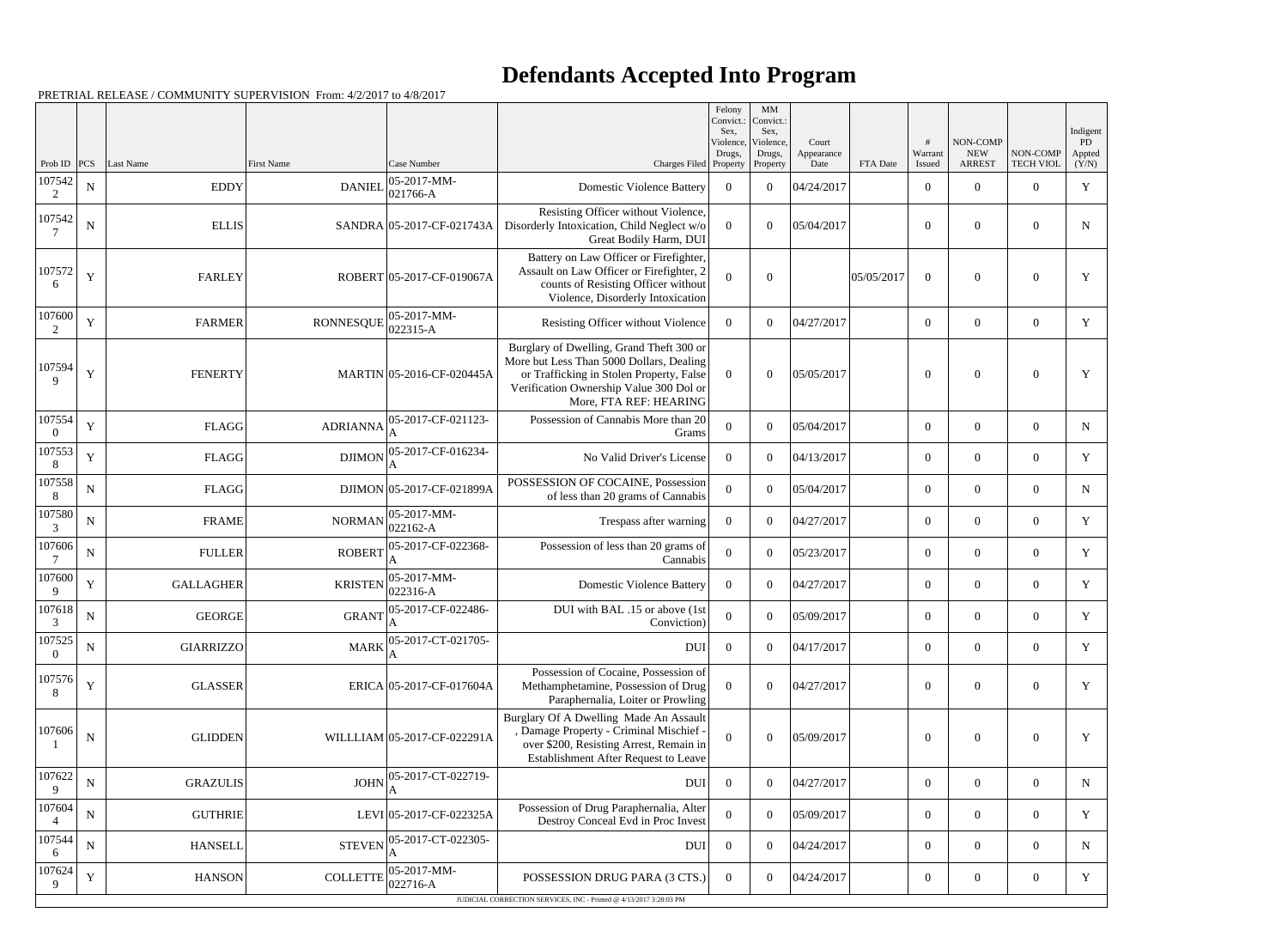|                          |             |                    |                |                             |                                                                                                                         | Felony<br>Convict.:<br>Sex,<br>Violence, | MM<br>Convict.:<br>Sex,<br>Violence, | Court              |          | #                 | NON-COMP                    |                              | Indigent<br>PD  |
|--------------------------|-------------|--------------------|----------------|-----------------------------|-------------------------------------------------------------------------------------------------------------------------|------------------------------------------|--------------------------------------|--------------------|----------|-------------------|-----------------------------|------------------------------|-----------------|
| Prob ID $ PCS $          |             | Last Name          | First Name     | Case Number                 | Charges Filed Property                                                                                                  | Drugs,                                   | Drugs,<br>Property                   | Appearance<br>Date | FTA Date | Warrant<br>Issued | <b>NEW</b><br><b>ARREST</b> | NON-COMP<br><b>TECH VIOL</b> | Appted<br>(Y/N) |
| 107624<br>2              | ${\bf N}$   | <b>HANSON</b>      |                | KATIE 05-2017-CF-022717A    | Poss Control Sub w/o Script, Possession of<br>less than 20 grams of Cannabis, Possession<br>of Drug Paraphernalia       | $\overline{0}$                           | $\overline{0}$                       | 05/09/2017         |          | $\boldsymbol{0}$  | $\mathbf{0}$                | $\overline{0}$               | $\mathbf Y$     |
| 107580<br>6              | ${\bf N}$   | <b>HARRISON</b>    |                | DEVIN 05-2017-CF-022174A    | Poss of Methamphetamine, Possession of<br>Clonazepam, Possession of Drug<br>Paraphernalia                               | $\theta$                                 | $\overline{0}$                       | 05/04/2017         |          | $\overline{0}$    | $\mathbf{0}$                | $\overline{0}$               | Y               |
| 107552<br>$\overline{0}$ | $\mathbf Y$ | <b>ISALY</b>       | <b>PAUL</b>    | 05-2017-CF-021198-          | <b>DUI</b>                                                                                                              | $\overline{0}$                           | $\theta$                             | 05/04/2017         |          | $\overline{0}$    | $\overline{0}$              | $\overline{0}$               | $\mathbf N$     |
| 107544                   | ${\bf N}$   | <b>KRANZFELDER</b> |                | KURT 05-2017-CT-021913A     | <b>DUI</b>                                                                                                              | $\overline{0}$                           | $\theta$                             | 04/24/2017         |          | $\overline{0}$    | $\overline{0}$              | $\overline{0}$               | N               |
| 107542                   | $\mathbf Y$ | <b>KRUMBHOLZ</b>   | <b>JOHN</b>    | 05-2017-MM-<br>021763-A     | <b>Battery</b>                                                                                                          | $\overline{0}$                           | $\theta$                             | 04/24/2017         |          | $\overline{0}$    | $\overline{0}$              | $\overline{0}$               | Y               |
| 107577<br>$\tau$         | ${\bf N}$   | LANE               | <b>RONALD</b>  | 05-2017-MM-<br>022148-A     | Trespass Property Other Than Structure Or<br>Conveyance                                                                 | $\overline{0}$                           | $\theta$                             | 04/25/2017         |          | $\overline{0}$    | $\overline{0}$              | $\overline{0}$               | Y               |
| 107551                   | $\mathbf Y$ | LIND               |                | NEIL 05-2017-CF-018647A     | Driving While License Susp (Habitual<br>Traffic Offender), No Vehicle Registration,<br>Possession of Drug Paraphernalia | $\Omega$                                 | $\theta$                             | 04/20/2017         |          | $\boldsymbol{0}$  | $\overline{0}$              | $\overline{0}$               | $\mathbf Y$     |
| 107542<br>9              | ${\bf N}$   | LOPEZ              |                | EMMANUEL 05-2017-CF-021747A | <b>TRESPASS OCCUPIED</b><br>STRUCT/CONVEY, POSSESSION OF<br><b>COCAINE</b>                                              | $\theta$                                 | $\theta$                             | 05/04/2017         |          | $\overline{0}$    | $\mathbf{0}$                | $\theta$                     | $\mathbf N$     |
| 107605                   | $\mathbf Y$ | <b>LUECK</b>       | <b>RIKKI</b>   | 05-2017-MM-<br>022292-A     | <b>Domestic Violence Battery</b>                                                                                        | $\theta$                                 | $\theta$                             | 04/27/2017         |          | $\overline{0}$    | $\overline{0}$              | $\overline{0}$               | Y               |
| 107541<br>9              | ${\bf N}$   | <b>LUNA</b>        |                | ELIAS 05-2017-CT-021774A    | DUI, No Valid Driver's License                                                                                          | $\Omega$                                 | $\theta$                             | 04/24/2017         |          | $\overline{0}$    | $\overline{0}$              | $\theta$                     | Y               |
| 107588<br>8              | ${\bf N}$   | LUPIS              | <b>NICK</b>    | 05-2017-MM-<br>022317A      | Possession of less than 20 grams of<br>Cannabis, Possession of Drug<br>Paraphernalia                                    | $\overline{0}$                           | $\theta$                             | 04/28/2017         |          | $\overline{0}$    | $\boldsymbol{0}$            | $\overline{0}$               | N               |
| 107615                   | $\mathbf Y$ | <b>LUTOWSKI</b>    | <b>ROBERT</b>  | 05-2017-CF-021119-<br>A     | Domestic Battery By Strangulation                                                                                       | $\overline{0}$                           | $\overline{0}$                       | 05/07/2017         |          | $\boldsymbol{0}$  | $\overline{0}$              | $\overline{0}$               | N               |
| 107540<br>$\mathbf{Q}$   | ${\bf N}$   | <b>MANDOSA</b>     |                | MARIO 05-2017-CF-021764A    | Aggravated Assault With Deadly Weapon,<br>Carrying Concealed Weapon,<br>VOMO: Public Urination, VOMO: Open<br>Container | $\Omega$                                 | $\overline{0}$                       | 05/04/2017         |          | $\boldsymbol{0}$  | $\boldsymbol{0}$            | $\boldsymbol{0}$             | Y               |
| 107564                   | ${\bf N}$   | MANSOURI           | <b>NABIL</b>   | 05-2017-CT-022308-          | <b>DUI</b>                                                                                                              | $\overline{0}$                           | $\overline{0}$                       | 04/24/2017         |          | $\boldsymbol{0}$  | $\overline{0}$              | $\overline{0}$               | N               |
| 107619                   | N           | <b>MASON</b>       |                | LYVONDA 05-2017-CF-022515A  | Possession of Drug Paraphernalia (2 Cts.),<br>DRIVING W/DL SUSP W/KNOW 3RD<br><b>CONV</b>                               | $\Omega$                                 | $\overline{0}$                       | 05/09/2017         |          | $\mathbf{0}$      | $\boldsymbol{0}$            | $\overline{0}$               | Y               |
| 107622<br>3              | $\mathbf N$ | <b>MILLER</b>      | <b>CYNTHIA</b> | 05-2017-CT-022844-          | <b>DUI</b>                                                                                                              | $\overline{0}$                           | $\overline{0}$                       | 04/27/2017         |          | $\overline{0}$    | $\overline{0}$              | $\overline{0}$               | N               |
| 107587<br>$\Omega$       | N           | <b>MILLIRON</b>    | <b>BRIAN</b>   | 05-2017-CT-022439-          | <b>DUI</b>                                                                                                              | $\overline{0}$                           | $\overline{0}$                       | 04/27/2017         |          | $\boldsymbol{0}$  | $\overline{0}$              | $\overline{0}$               | N               |
| 107543<br>$\Omega$       | $\mathbf N$ | <b>MYATT</b>       | <b>TNYQUAN</b> | 05-2017-MM-<br>021749-A     | <b>Domestic Violence Battery</b>                                                                                        | $\overline{0}$                           | $\overline{0}$                       | 04/24/2017         |          | $\overline{0}$    | $\overline{0}$              | $\overline{0}$               | Y               |
| 107581<br>$\overline{0}$ | $\mathbf N$ | <b>NELEMS</b>      |                | EUGENE 05-2017-CF-012088A   | FLEE OR ATT ELUDE W/LIGHTS<br>SIRENS, Driving While License Susp<br>(Habitual Traffic Offender)                         | $\Omega$                                 | $\overline{0}$                       | 05/01/2017         |          | $\mathbf{0}$      | $\boldsymbol{0}$            | $\overline{0}$               | Y               |
|                          |             |                    |                |                             | JUDICIAL CORRECTION SERVICES, INC - Printed @ 4/13/2017 3:28:03 PM                                                      |                                          |                                      |                    |          |                   |                             |                              |                 |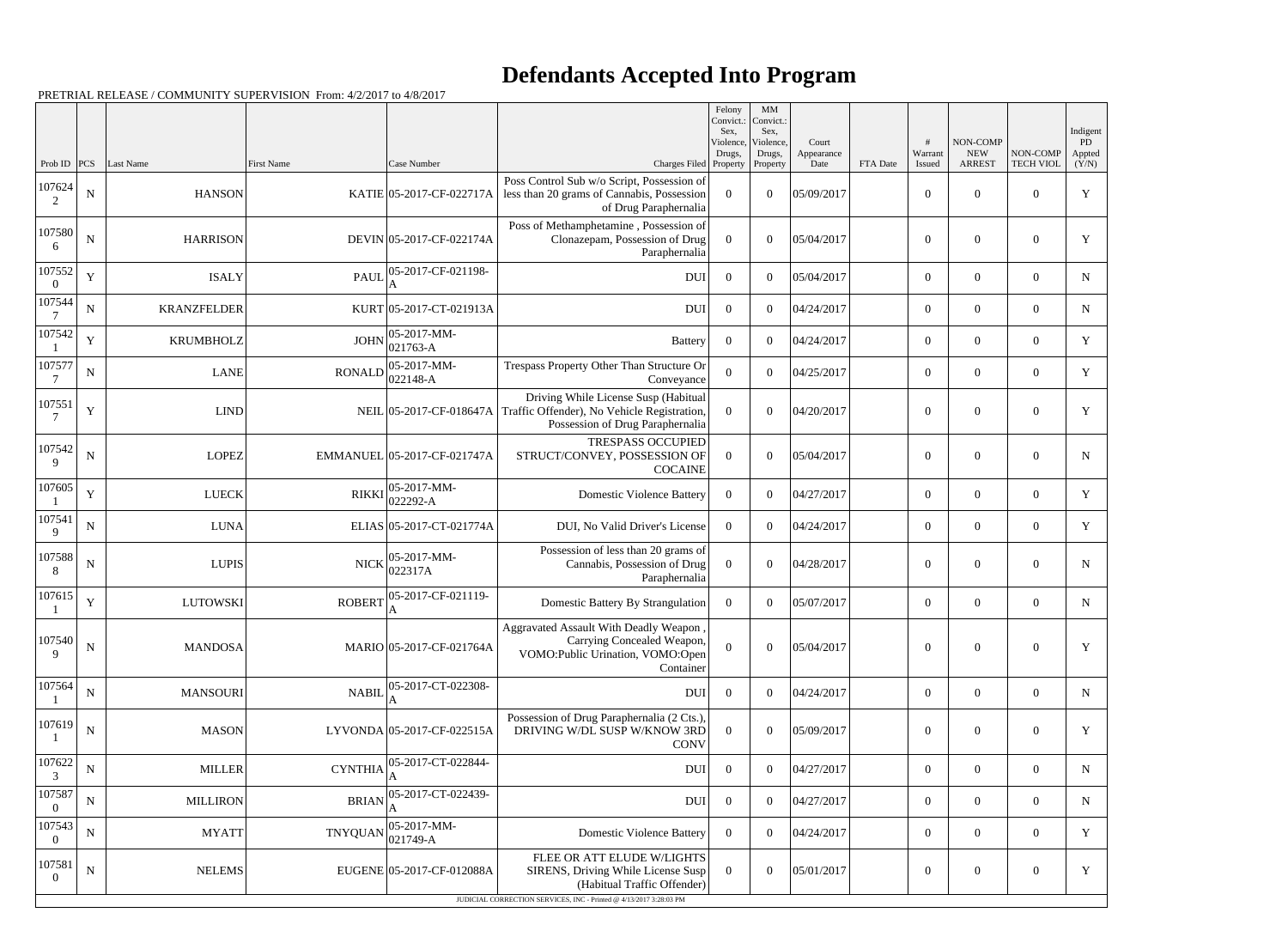|                          |             |                  |                   |                                |                                                                                                            | Felony<br>Convict.:<br>Sex. | MM<br>Convict.:<br>Sex, |                     |          |                  |                        |                  | Indigent     |
|--------------------------|-------------|------------------|-------------------|--------------------------------|------------------------------------------------------------------------------------------------------------|-----------------------------|-------------------------|---------------------|----------|------------------|------------------------|------------------|--------------|
|                          |             |                  |                   |                                |                                                                                                            | Violence,<br>Drugs,         | Violence,<br>Drugs,     | Court<br>Appearance |          | #<br>Warrant     | NON-COMP<br><b>NEW</b> | NON-COMP         | PD<br>Appted |
| Prob ID<br>107581        | PCS         | Last Name        | <b>First Name</b> | Case Number                    | Charges Filed Property<br>SALE/DELIVERY OF COCAINE,                                                        |                             | Property                | Date                | FTA Date | Issued           | <b>ARREST</b>          | <b>TECH VIOL</b> | (Y/N)        |
|                          | ${\bf N}$   | <b>NELEMS</b>    |                   | EUGENE 05-2017-CF-018004A      | UNLAWFUL USE OF TWO WAY<br>COMM DEVICE, POSS OF COCAINE                                                    | $\Omega$                    | $\theta$                | 05/01/2017          |          | $\boldsymbol{0}$ | $\overline{0}$         | $\theta$         | $\mathbf Y$  |
| 107581                   | ${\bf N}$   | <b>NELEMS</b>    |                   | EUGENE 05-2017-CF-010252A      | SALE/DELIVERY OF COCAINE, POSS<br>OF COCAINE                                                               | $\overline{0}$              | $\theta$                | 05/01/2017          |          | $\overline{0}$   | $\overline{0}$         | $\overline{0}$   | Y            |
| 107581<br>3              | ${\bf N}$   | <b>NELEMS</b>    |                   | EUGENE 05-2017-CF-010253A      | SALE/DELIVERY OF COCAINE, POSS<br>OF COCAINE                                                               | $\overline{0}$              | $\theta$                | 05/01/2017          |          | $\overline{0}$   | $\overline{0}$         | $\theta$         | $\mathbf Y$  |
| 107619<br>3              | $\mathbf N$ | <b>PACE</b>      | <b>EARL</b>       | 05-2017-MM-<br>$022500 - A$    | Resisting Officer without Violence                                                                         | $\Omega$                    | $\Omega$                | 04/27/2017          |          | $\overline{0}$   | $\overline{0}$         | $\overline{0}$   | Y            |
| 107532                   | $\mathbf N$ | <b>PATEL</b>     | <b>KEJAL</b>      | 05-2017-MM-<br>019902-A        | Trespass Property Other Than Structure Or<br>Conveyance                                                    | $\overline{0}$              | $\theta$                | 05/01/2017          |          | $\overline{0}$   | $\overline{0}$         | $\theta$         | N            |
| 107619<br>6              | $\mathbf N$ | <b>PATTERSON</b> |                   | CHRISTOPHER 05-2017-CF-022488A | Possession of<br>Oxycodone/Oxycontin/Roxycontin/Roxyco<br>done, Possession of Drug Paraphernalia           | $\theta$                    | $\theta$                | 05/09/2017          |          | $\boldsymbol{0}$ | $\overline{0}$         | $\theta$         | Y            |
| 107580<br>$\overline{4}$ | $\mathbf N$ | <b>PONSHOCK</b>  |                   | JOHN 05-2017-CF-022136A        | Domestic Violence Battery, Battery on<br>Law Officer or Firefighter, Resisting<br>Officer without Violence | $\theta$                    | $\theta$                | 05/04/2017          |          | $\overline{0}$   | $\overline{0}$         | $\theta$         | Y            |
| 107578<br>3              | ${\bf N}$   | <b>POTIER</b>    |                   | JOHN 05-2017-CF-022166A        | POSSESSION OF<br>METHAMPHETAMINE, POSSESSION<br>OF ALPRAZOLAM XANAX, Possession<br>of Drug Paraphernalia   | $\Omega$                    | $\theta$                | 05/04/2017          |          | $\overline{0}$   | $\overline{0}$         | $\theta$         | Y            |
| 107554                   | Y           | <b>POTTS</b>     | <b>JOVET</b>      | 05-2017-CF-016419-             | Violation of Condition of Release-<br>Domestic Violence                                                    | $\boldsymbol{0}$            | $\theta$                | 04/27/2017          |          | $\overline{0}$   | $\overline{0}$         | $\overline{0}$   | Y            |
| 107550<br>9              | $\mathbf Y$ | <b>PRICE</b>     |                   | WILLIAM 05-2017-CF-018321A     | Possession of Controlled Substance,<br>Possession of Drug Paraphernalia                                    | $\Omega$                    | $\Omega$                | 05/04/2017          |          | $\overline{0}$   | $\overline{0}$         | $\theta$         | N            |
| 107604                   | N           | <b>PURDY</b>     | <b>CAROL</b>      | 05-2017-MM-<br>$022300-A$      | <b>Domestic Violence Battery</b>                                                                           | $\overline{0}$              | $\theta$                | 04/27/2017          |          | $\overline{0}$   | $\overline{0}$         | $\overline{0}$   | $\mathbf Y$  |
| 107601<br>9              | $\mathbf N$ | <b>RABE</b>      | <b>JOHN</b>       | $ 05-2017-MM-$<br>022340-A     | Possession of Drug Paraphernalia                                                                           | $\overline{0}$              | $\Omega$                | 05/11/2017          |          | $\overline{0}$   | $\overline{0}$         | $\overline{0}$   | Y            |
| 107577<br>8              | $\mathbf N$ | <b>ROBINSON</b>  | <b>TRAVIS</b>     | 05-2017-CT-022132-<br>А        | Driving While License Suspended Revoked<br>Cancel w/Knowledge                                              | $\boldsymbol{0}$            | $\overline{0}$          | 04/25/2017          |          | $\boldsymbol{0}$ | $\boldsymbol{0}$       | $\overline{0}$   | Y            |
| 107542<br>6              | $\mathbf N$ | <b>RYAN</b>      | <b>TEENA</b>      | 05-2017-CF-021751-             | POSSESSION OF COCAINE                                                                                      | $\overline{0}$              | $\theta$                | 05/04/2017          |          | $\overline{0}$   | $\boldsymbol{0}$       | $\overline{0}$   | Y            |
| 107624                   | $\mathbf N$ | <b>SANTORO</b>   | <b>JOHN</b>       | 05-2017-MM-<br>022709A         | Give False Name/ID to LEO, Driving<br>While License Susp/Cancel/Rev -1st<br>Offense                        | $\Omega$                    | $\theta$                | 04/25/2017          |          | $\boldsymbol{0}$ | $\mathbf{0}$           | $\overline{0}$   | Y            |
| 107624<br>8              | ${\bf N}$   | <b>SCHMIDT</b>   | <b>DARRELL</b>    | 05-2017-MM-<br>022710-A        | <b>Domestic Violence Battery</b>                                                                           | $\overline{0}$              | $\theta$                | 04/25/2017          |          | $\overline{0}$   | $\overline{0}$         | $\overline{0}$   | N            |
| 107560                   | ${\bf N}$   | <b>SHUFELT</b>   |                   | SARAH 05-2017-CF-021915A       | CARRY CONCEALED FIREARM,<br>POSSESSION OF COCAINE, (3 CTS.)<br>Poss Drug Paraphernalia, Loiter/Prowling    | $\Omega$                    | $\theta$                | 05/04/2017          |          | $\boldsymbol{0}$ | $\boldsymbol{0}$       | $\overline{0}$   | Y            |
| 107605<br>9              | ${\bf N}$   | <b>SIMPSON</b>   | <b>SAMANTHA</b>   | 05-2017-MM-<br>022370A         | Give False Name or ID to LEO, Possession<br>of less than 20 grams of Cannabis                              | $\overline{0}$              | $\theta$                | 04/27/2017          |          | $\overline{0}$   | $\boldsymbol{0}$       | $\overline{0}$   | Y            |
| 107605<br>2              | N           | <b>SMALL</b>     | <b>JASMINE</b>    | 05-2017-MM-<br>022303-A        | Violation of Condition of Release-<br>Domestic Violence                                                    | $\overline{0}$              | $\overline{0}$          | 04/27/2017          |          | $\overline{0}$   | $\mathbf{0}$           | $\overline{0}$   | Y            |
| 107624                   | $\mathbf N$ | <b>SMITH</b>     | <b>ANDREW</b>     | 05-2017-CT-022742-<br>A        | DUI                                                                                                        | $\bf{0}$                    | $\overline{0}$          | 04/27/2017          |          | $\overline{0}$   | $\boldsymbol{0}$       | $\overline{0}$   | N            |
|                          |             |                  |                   |                                | JUDICIAL CORRECTION SERVICES, INC - Printed @ 4/13/2017 3:28:03 PM                                         |                             |                         |                     |          |                  |                        |                  |              |